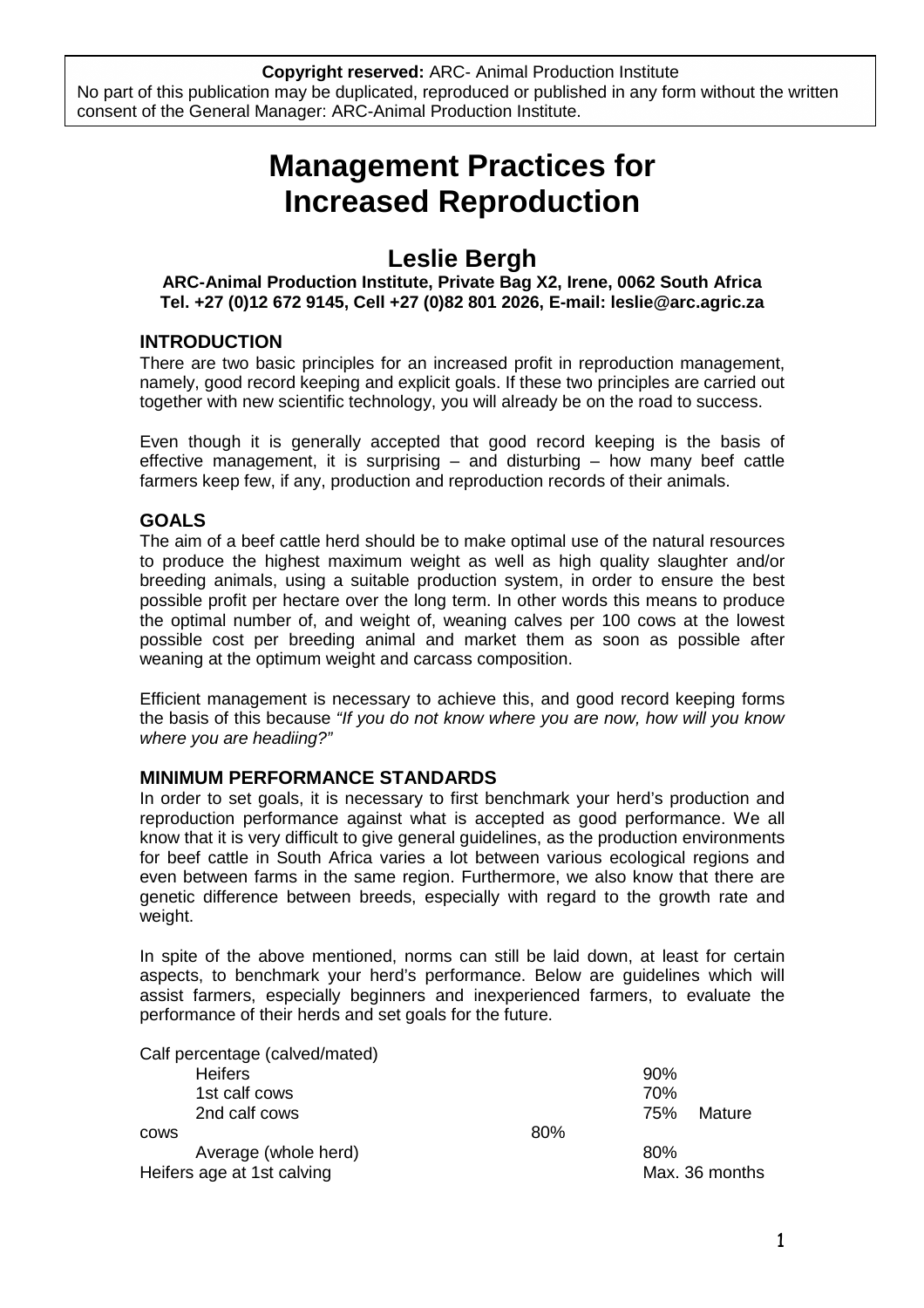| Heifer weight begin mating (24 mths)/expected adult cow weight | 65%          |
|----------------------------------------------------------------|--------------|
| Heifer weight end mating/expected adult cow weight             | 85%          |
| Heifer weight before calving/expected adult cow weight         | 90%          |
| Condition score at mating (1-5 scale)                          | $3.0 - 3.5$  |
| Length of breeding season                                      | Max. 90 days |
| Cow pregnant from AI (AI 1 <sup>st</sup> 1/3 breeding season)  | 60%          |
| Calf mortality till weaning                                    | Max. 3%      |
| <b>Herd mortalities</b>                                        | Max. 2%      |
| 205-day Calf weight/cow weight                                 | 45%          |

The ideal in a beef cattle herd is a weaning percentage (calves weaned/cows and heifers mated) of 90%+ and a 205-day calf weight/cow weight ratio of 45%+.

# **INFLUENCE OF REPRODUCTION**

Reproduction is the basis of the production chain and it is the single aspect that has the biggest influence on the profitability of a beef cattle operation. Research shows that reproduction is about five times more important than growth and ten times more important than carcass traits. Research has proven that if reproduction rate improves by 10% it will lead to an 8% increase in nett income.

The influence of calving percentage on selection intensity is illustrated in Table 1. For calculation purposes, it is accepted that this is a breeding herd of 100 cows, the mortality is 3-5% per year, all non-pregnant cows are sold after pregnancy tests have been done and a further 10% of the cows will be culled annually on the grounds of age, poor production, etc.

| Calving | Morta-     | <b>Heifers</b> | <b>Heifers</b> | Culled: | Culled: | Total  | Surplus    |
|---------|------------|----------------|----------------|---------|---------|--------|------------|
| %       | lities     | available      | pregnant       | Did not | Old and | culled | or deficit |
|         | $(3 - 5%)$ |                |                | calf    | other   |        |            |
| 95      |            | 46             | 44             |         | 10      | 15     | $+29$      |
| 85      | っ          | 41             | 35             | 15      | 10      | 25     | $+10$      |
| 80      | 3          | 39             | 31             | 20      | 10      | 30     | $+1$       |
| 75      | 3          | 36             | 27             | 25      | 10      | 35     | -8         |
| 65      |            | 31             | 20             | 35      | 10      | 45     | $-25$      |
| 55      |            | 26             | 14             | 45      | 10      | 55     | $-41$      |

#### **Table 1: The influence of calving percentage on selection intensity.**

From Table 1 it is clear that if the calving percentage drops below 80%, the farmer can no longer select efficiently for fertility as he then has to keep cows and/or heifers in his herd that are not pregant in order to maintain the number of animals in his breeding herd.

In Table 2 the calculation of calving percentage on an annual gross income is illustrated, where the culling percentage of cows stays fixed at 20%. For calculation purposes, it is accepted that this is a breeding herd of 100 cows, bull calves at weaning weighing 230 kg, heifer calves at weaning 210 kg and the weight of culled cows 500 kg. The slaughter percentage for cull cows is taken at 50% and the weaned calves are sold for R12,50/kg live weight and the culled cows for R17.30/kg carcass weight.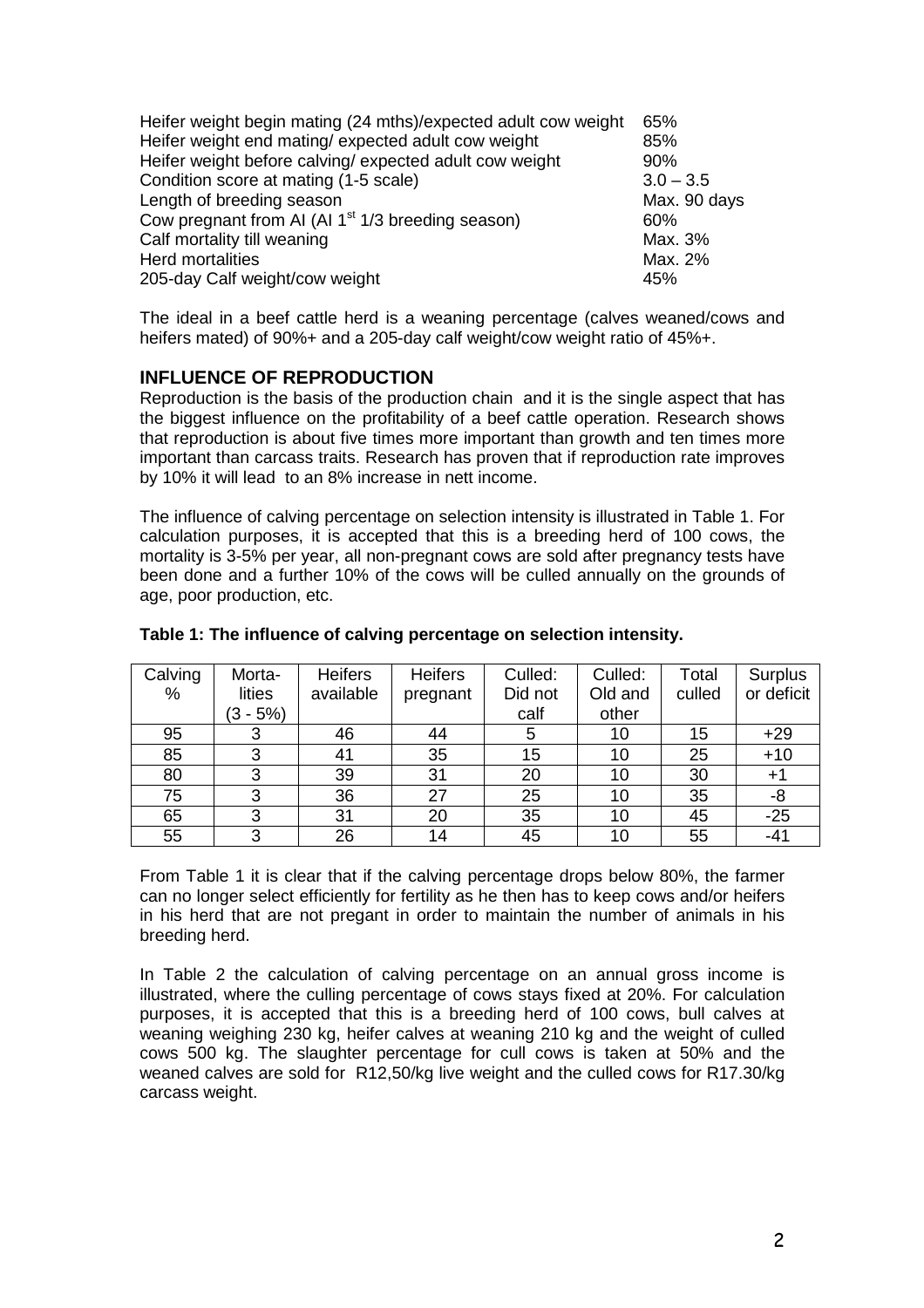# **Table 2: The influence of calving percentage on the annual gross income of a herd. (Fixed culling percentage of 20%)**

| Calving | <b>Mortalities</b> | Saleable  | Culled      | $Income-$  | $Income-$   | Total   |
|---------|--------------------|-----------|-------------|------------|-------------|---------|
| %       | $(3-5%)$           | calves    | <b>COWS</b> | Calves (R) | Culled cows | Income  |
|         |                    |           |             |            | (R)         | (R)     |
| 95      |                    | $46 + 26$ | 20          | 200 500    | 86 500      | 287 000 |
| 85      |                    | $41 + 21$ | 20          | 173 000    | 86 500      | 259 500 |
| 75      | ◠                  | $36 + 16$ | 20          | 145 500    | 86 500      | 232 000 |
| 65      | 3                  | $31 + 11$ | 20          | 118 000    | 86 500      | 204 500 |
| 55      |                    | $26 + 6$  | 20          | 90 500     | 86 500      | 177 000 |

It can be seen from the calculation that if the calving percentage of 55% is increased to 95%, the farmer can earn R110 000 more per year from his herd of 100 animals. In other words, if the herd's calving percentage is 55%, the farmer will lose R110 000 or 38% of his potential gross income per year.

# **REPRODUCTION MANAGEMENT**

The four cornerstones of reproduction management are nutrition, mating management, herd health and selection for fertility. In this article we will concentrate on mating management.

The following four questions form the basis of reproduction management:

- Do the cows come on heat?
- Does mating take place?
- Do the cows become pregnant?
- Do the cows carry to full term?

#### **Mating Management**

Mating management begins at breeding seasons that are chosen specifically so that the peak production period of natural pastures can be optimally utilised. If the breeding season is correctly chosen, it will ensure that the female animals will be mated when their condition and weight is ideal.

The benefits of a fixed breeding season are that the peak production of the pastures can be utilised when the cow's and the calf's (before weaning) nutrition requirements are the greatest. When the cows nutritional requirements are low, it coincides with the low production cycle of the pastures, which means that less supplementary feeding is necessary. In this instance one must remember that a cow's peak nutritional requirement is from six to fourteen weeks after calving.

Breeding seasons also simplify the planning of the fodder flow programme, makes the management of routine tasks easier (such as marking, dosing, inoculation, dehorning and weaning of calves) and the calving season can also be intergrated with other tasks, such as harvesting and planting. This makes it easier to give attention to the breeding herd during the mating and calving seasons. Furthermore, the breeding season also facilitates the selection for fertility, because cows that are not pregnant can be summarily culled. Lastly, the breeding season also makes it possible to identify cows that calf late in the season and to cull them if necessary, seeing that the cows that calf late, are usually those that will not become pregnant the next breeding season.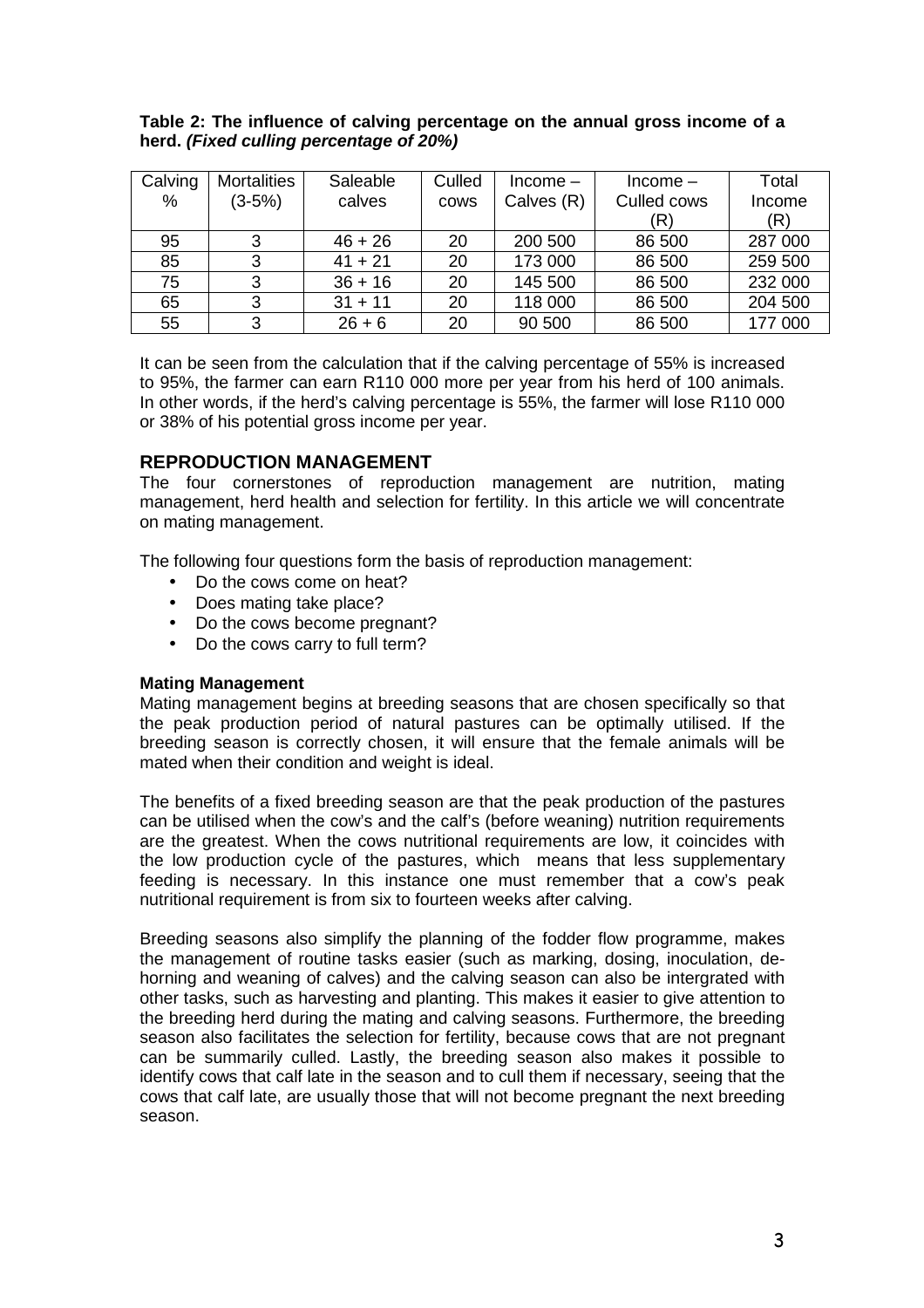#### **Heifers and First Calf Cows**

The management of heifers and especially first calf cows is critical as they must become pregmant and suckle a calf while they are still growing. It is therefore very important that heifers must be managed as a separate group as from the time that they are weaned until the second time they calf. This includes extra attention, the best camps, strategic supplementary feeding and a special health programme.The aim must be to get the heifers pregnant before they are 27 months old so that they will calf before they are 36 months old. The weight, condition and growth rate of heifers are more important indicators than age, in order to determine when the heifers can be mated for the first time. (Refer to the guidlines above). If you expect that heifers will get too heavy and/or fat at 24 months of age, it can be considered to mate them at 18 months of age as long as there is sufficient good quality pastures and/or harvest residues, hay or silage available after calving to ensure that their condition remains optimal for re-conception. If such heifers are allowed to rest for six months before they are mated again (in order that they will then calf in the main calving season), it will ensure a higher re-conception rate.

In order to identify heifers that will calf with difficutly, their pelvis opening can be measured by a veterinarian and those heifers with small measurements can be culled before the breeding season. Only bulls with a relatively low breeding value for birth weight should be used on heifers, to ensure easy calving. Avoid excessive energy supplements in the last three months of pregnancy, as this will lead to large calves and thus to difficult calving. The uterus and birth canal of a heifer that has calved easily will recover quickly and she will come on heat sooner than a heifer that has calved with difficulty.

The breeding season of heifers should, ideally speaking, only be 45 to 65 days, so as to put pressure on fertility. More heifers (up to 50% more) than are required should be mated, so that there will be sufficient pregnant heifers available to replace the non- pregnant cows and cows that must be culled for other reasons. (Refer to Table 1 above).

It can also be considered to mate heifers about 4 to 6 weeks before the main mating season (for cows). This will give them a longer recovery period and can lead to higher re-conception. Once again, this should only be done if there is sufficient good quality pastures and/or harvest residue, hay or silage available after calving. The use of a higher percentage of bulls for the heifers, especially during the first 21 days of the mating season, can also be beneficial. The provision of a stimulation lick 21 days prior to the mating season up until 42 days into the mating season, will also assist in achieving a higher conception figure.

A managerial practice that can also be considered is to place a mock bull in with the heifers nine days before the intact bull is introduced. The presence of the mock bull will stimulate the heifers to ovulate.

#### **Bull-cow ratio**

The bull-cow ratio must be adapted carefully to circumstances, to avoid losses due to fertile cows not being mated. Important aspects to keep in mind are the bull's libido, his age and the environmental conditions where he must work. A bull will serve fewer cows in a large buched camp, where visibility is bad and he has to walk kilometers to drink water, than he would in in a small camp with a group of cows and where there are cultivated pastures and water on hand. A general guidline, as far as age is concerned, is that a 2 year old bull will serve approximately  $20 - 25$  cows, a 3 year old bull approximately  $25 - 30$  and a 4+ year old bull approximately  $30 - 40$ , taking the environmental conditions, as mentioned above, into account.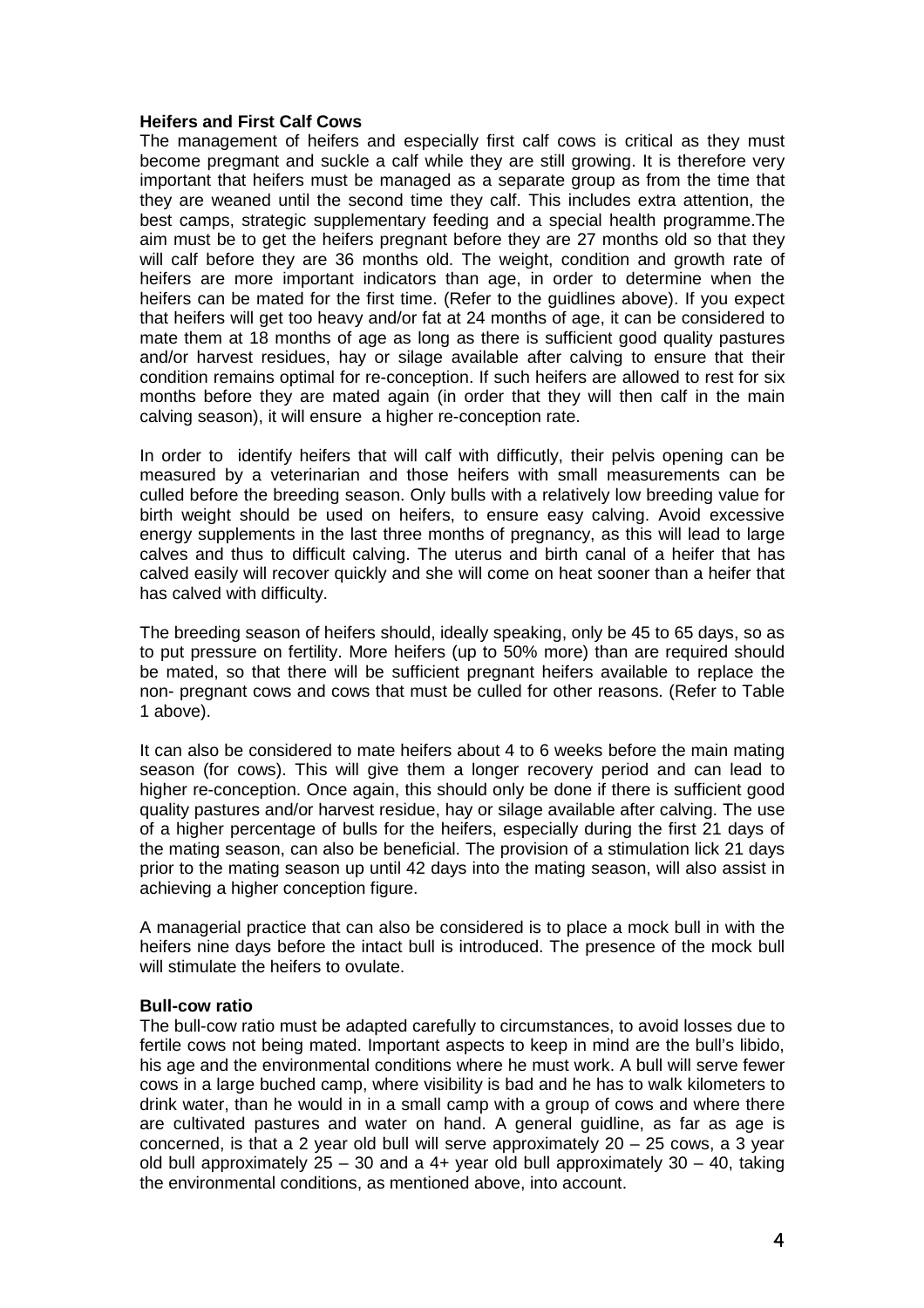### **Single bull vs multi bull matings**

With single-sire matings (one bull with a group of cows) the risk of low conception rates are much higher if the bull is infertile or has a weak libido bull. Multi-sire matings (a few bulls together with a group of cows) can, to some extent, compensate for individual bulls that are infertile or have a weak libido. However, if the dominant bull is infertile or subfertile, he will cover most of the cows and it may still result in low conception rates. Low fertile bulls with good libido may also lead to low conception rates due to exhaustion of their semen reserves.

Where multi-sire matings are done, it is important to make use of bulls that are least likely to fight to ensure that precious time and energy is not wasted and also to limit injuries. Put for example two younger bulls with an older (dominant) bull. Certain subordinate bulls will also be tolerated by dominant bulls.

### **AI**

As far as AI is concerned, there are three options:

- The most common option is to AI for the first third of the breeding season and then to use followup bulls for the rest of the season. If this option is used, the aim should be to have about 60% of cows and/or heifers pregnant via AI.
- The second option is to synchronise cows and/or heifers and AI them once, then use followup bulls for the rest of the breeding season.
- The third option is to only use AI. This option is the most risky and should only be considered if the animals' nutrition, management and AI practices are of a very high standard.

#### **Other aspects**

Breeding ability tests, where the physical condition of the bull, the quality and quantity of semen he produces and venereal diseases are checked, must obviously be done early so that  $-$  if there is a problem  $-$  a plan can be made before the breeding season begins.

Other aspects that are essential for a good reproduction management programme are pregnancy tests, good supervision of female animals – especially heifers – during the calving season, meticulous record keeping of the reproduction activities, for example mating lists and AI records, pregnancy records, calving records and – where possible – when each cow was on heat and which bull serviced her. Reproduction records that should be recorded on mating groups and herd level, are pregnancy percentages and calving percentages. A good beef management computer programme, such as the ARC's BeefPro $^{TM}$  programme, can naturally be a very useful aid in this respect, as it makes provision for recording, processing and reporting of all the reproduction records. For more information, please visit www.beefpro.net.

#### **Selection for fertility**

The farmer who is serious about the reproduction performance of his herd, will definitely give attention to the reproduction indicators of his cows such as age at first calving, inter-calving periods, reproduction index and days since last calving (which will early indicate those coes that will skip).

The first thing that a farmer must look at when selecting a bull to improve fertility, is the bull's mother. If she has a poor reproduction record, such a bull must be avoided. Then llok at the scrotum circumference of the bull, as this will determine the quality and quantity semen he will produce. Furthermore, attention should be given to the secondary gender traits such as masculinity.